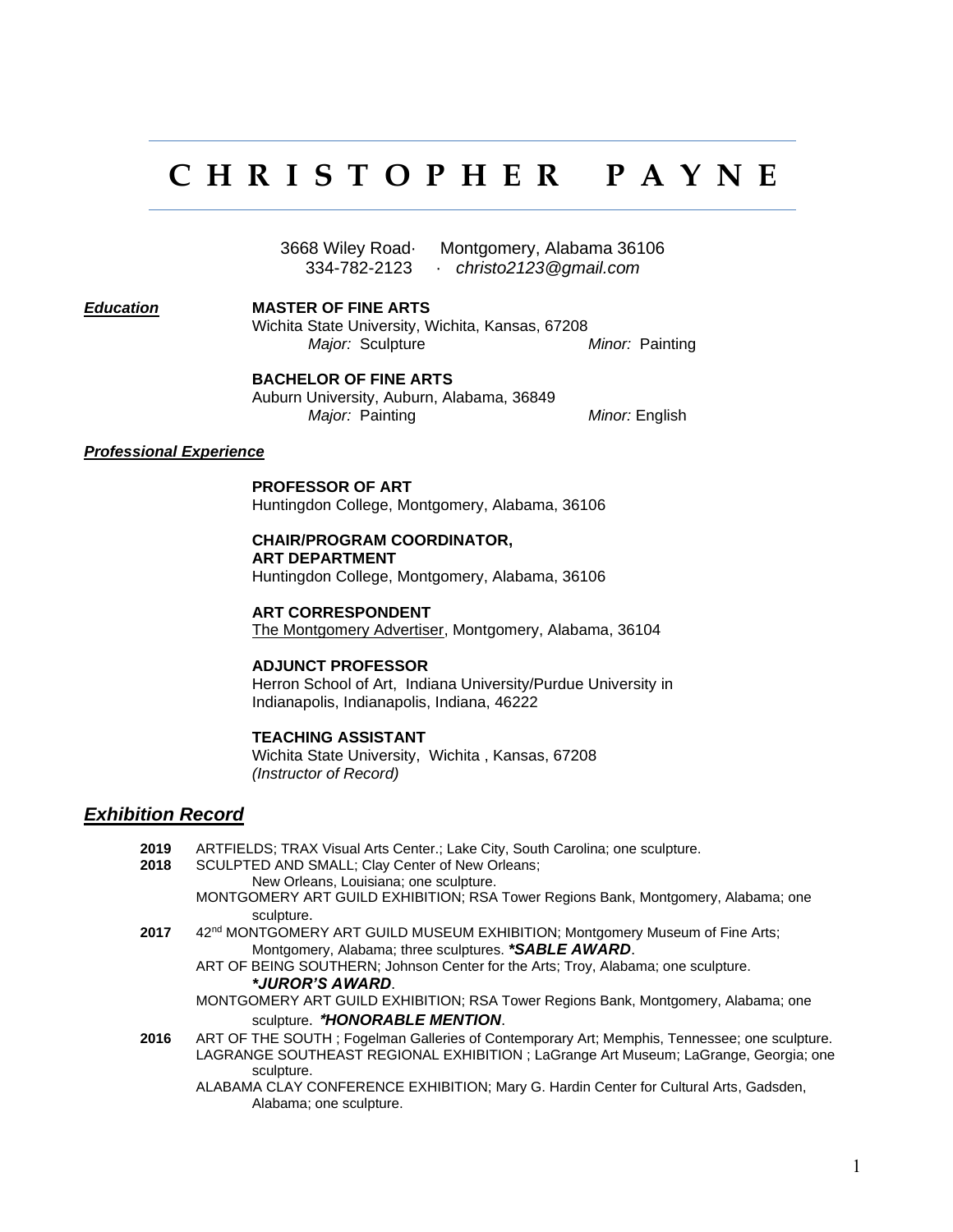**2016** DECATUR 2016 FINE ARTS EXHIBITION ; Agnes Scott College; Atlanta, Georgia; one sculpture. **2015** ARTFIELDS; The R.O.B.; Lake City, South Carolina; one sculpture. ALABAMA CLAY CONFERENCE EXHIBITION; Boutwell, Birmingham, Alabama; one sculpture. 49th MONTGOMERY ART GUILD EXHIBITION; RSA Tower Regions Bank, Montgomery, Alabama; one sculpture. **2014** ART OF THE STATE; Tennessee Valley Art Museum; Tuscumbia, Alabama; two sculptures. \**HONORABLE MENTION*. 48 th MONTGOMERY ART GUILD EXHIBITION; RSA Tower Regions Bank, Montgomery, Alabama; one sculpture. *\*FIRST PLACE, SCULPTURE AWARD*. **2013** ART OF THE EVERYDAY *(Invitational Exhibition)*; Edison Art Gallery, Edison, Ohio; two sculptures. 40th MONTGOMERY ART GUILD MUSEUM EXHIBITION; Montgomery Museum of Fine Arts; Montgomery, Alabama; one sculpture. **2013** 47th MONTGOMERY ART GUILD EXHIBITION; RSA Tower Regions Bank, Montgomery, Alabama; one sculpture. **2012** 46th MONTGOMERY ART GUILD EXHIBITION; RSA Tower Regions Bank, Montgomery, Alabama; one sculpture. *\*BEST IN SHOW AWARD*. **2011** ARTS ALIVE EXHIBITION; Kennedy-Douglass Arts Center, Florence, Alabama; two sculptures. **2011** ALABAMA'S FINEST EXHIBIT *(Invitational Exhibition)*; Gadsden Museum of Art, Gadsden, Alabama; two sculptures. 39<sup>th</sup> MONTGOMERY ART GUILD MUSEUM EXHIBITION; Montgomery Museum of Fine Arts; Montgomery, Alabama; one sculpture. \**AGAS PUBLISHING AWARD* BI-STATE ART COMPETITION; Meridian Museum of Art, Meridian, Mississippi; one sculpture. *\*BEST IN SHOW AWARD* **2010** WIREGRASS BIENNIAL; Wiregrass Museum of Art, Dothan, Alabama; one sculpture. 44th MONTGOMERY ART GUILD EXHIBITION; Regions Bank, Montgomery, Alabama; one sculpture. *\*FIRST PLACE, SCULPTURE AWARD*. SIMPLY DRAWN; Roswell Visual Arts Center Gallery, Atlanta, Georgia; one drawing. 7 th ANNUAL AAC NATIONAL EXHIBITION; Atlanta Artists Center, Atlanta, Georgia; two sculptures. **2009** BI-STATE ART COMPETITION; Meridian Museum of Art, Meridian, Mississippi; one sculpture. ENCORE: SELECTIONS FROM BIRMINGHAM ART ASSOCIATION & MONTGOMERY ART GUILD EXHIBITIONS*(Invitational Exhibition)*; Alabama Artists Gallery, Montgomery, Alabama; one sculpture. 38<sup>th</sup> MONTGOMERY ART GUILD MUSEUM EXHIBITION, May/July, 2009; Montgomery Museum of Fine Arts: Montgomery, Alabama; one sculpture. **2008** 42nd MONTGOMERY ART GUILD EXHIBITION; Regions Bank, Montgomery, Alabama; one sculpture. *\*FIRST PLACE, SCULPTURE AWARD*. CERAMICS BIENNIAL; New Hampshire Institute of Art; Manchester, New Hampshire; one sculpture. **2006** HUNTINGDON FACULTY EXHIBITION; Seay Twins Art Gallery, Montgomery, Alabama; six sculptures. **2005** 36th MONTGOMERY ART GUILD MUSEUM EXHIBITION; Montgomery Museum of Fine Arts, Montgomery, Alabama; three sculptures; *\*BEST IN SHOW AWARD*. MERIDIAN MUSEUM 35TH ANNIVERSARY EXHIBITION; Meridian Museum of Art; Meridian, Mississippi; one sculpture. **2004** RECENT WORK *(Two- Person Show)*; Dempsey Art Center; Auburn, Alabama; sculpture. 38th MONTGOMERY ART GUILD EXHIBITION; Regions Bank, Montgomery, Alabama; one sculpture. **2003** IGNORING THE DIVINE, *(Two-Person Show)*; Meridian Museum of Art; Meridian, Mississippi; sculpture. ART WITH A SOUTHERN DRAWL; University of Mobile, Mobile, Alabama; one sculpture; **\****MERIT AWARD*. ARTS ALIVE EXHIBITION; Kennedy-Douglass Arts Center, Florence, Alabama; one sculpture. 35<sup>th</sup> MONTGOMERY ART GUILD MUSEUM EXHIBITION; Montgomery Museum of Fine Arts, Montgomery, Alabama; one sculpture; *\*MONTGOMERY ART GALLERY AWARD*. HUNTINGDON ART FACULTY EXHIBITION; Huntingdon Art Gallery, Montgomery, Alabama. **2002** DWELLING *(Invitational Exhibition)*; Lewis Cooper Art Center, Opelika , Alabama; two sculptures. OCTOBER INTERNATIONAL COMPETITION; Armory Art Center of Art, West Palm Beach, Florida; one sculpture.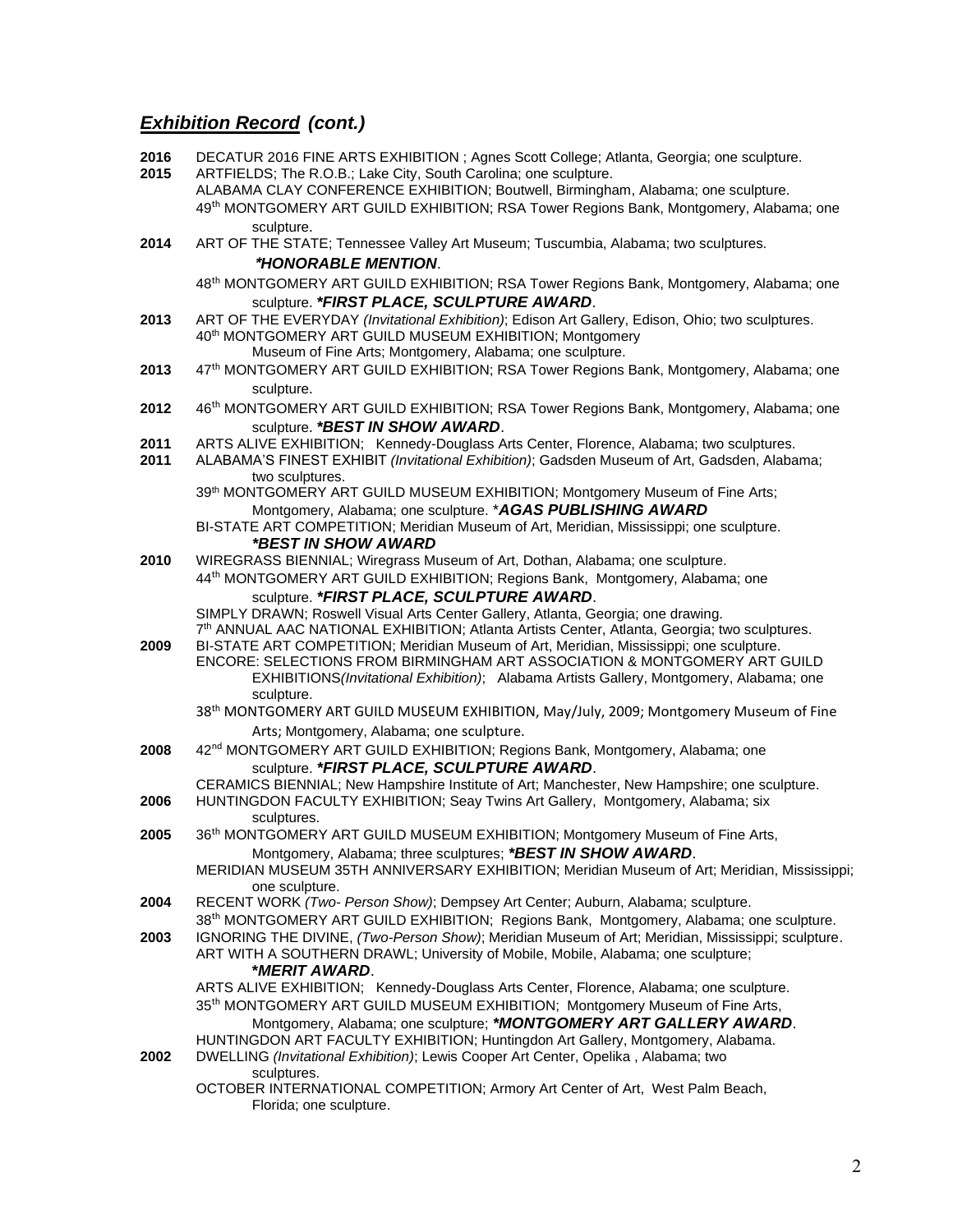| 2002 | GEORGE OHR NATIONAL ARTS CHALLENGE; Ohr-O'Keefe Museum of Art, Biloxi,                                                                                                      |
|------|-----------------------------------------------------------------------------------------------------------------------------------------------------------------------------|
|      | Mississippi; one sculpture.<br>29 <sup>th</sup> ANNUAL JURIED COMPETITION; Mascur Museum of Art, Monroe, Louisiana; one                                                     |
|      | sculpture.<br>MISSISSIPPI/ALABAMA BI-STATE EXHIBITION; Meridian Museum of Art, Meridian,                                                                                    |
|      | Mississippi; one sculpture.<br>ARTS ALIVE EXHIBITION; Kennedy-Douglass Arts Center, Florence, Alabama; two sculptures.                                                      |
|      | ART WITH A SOUTHERN DRAWL; University of Mobile, Mobile, Alabama; one sculpture.                                                                                            |
| 2001 | GEORGIA/ALABAMA BIENNIAL; Albany Museum of Art, Albany, Georgia; two sculptures.<br>FIVE ARTISTS: NEW WORK; (Invitational Exhibition); Alabama Artists Gallery; Montgomery, |
|      | Alabama; eleven sculptures.<br>QUILL & KILN NATIONAL EXHIBITION; Ohr-O'Keefe Museum of Art, Buloxi, Mississippi; one<br>sculpture.                                          |
| 2001 | ARTS ALIVE EXHIBITION; Kennedy-Douglass Arts Center, Florence, Alabama; three sculptures.<br>*FIRST PLACE AWARD.                                                            |
|      | MEMPHIS/GERMANTOWN 6TH ANNUAL JURIED EXHIBITION; Germantown Arts Center,<br>Germantown, Tennessee; one sculpture.                                                           |
|      | PLACES TO REST, ALL MEDIA NATIONAL EXHIBITION; Broward College Fine Arts Gallery,<br>Davie, Florida; two sculptures.                                                        |
|      | MIXED MEDIA 2001; Cultural Arts Center, Slidell, Louisiana; two sculptures. *SECOND PLACE<br>AWARD.                                                                         |
|      | 34 <sup>th</sup> MONTGOMERY ART GUILD MUSEUM EXHIBITION; Montgomery Museum of Fine Arts,<br>Montgomery, Alabama; one sculpture.                                             |
| 2000 | SCENEUNSEEN 9TH ANNUAL NATIONAL JURIED EXHIBITION; Runnels Gallery;<br>Portales, New Mexico; one sculpture.                                                                 |
|      | RED CLAY SURVEY; Huntsville Museum of Fine Art; Huntsville, Alabama; two sculptures.                                                                                        |
|      | REALISM 2000; Cultural Center of Fine Arts, Parkersburg, West Virginia; one etching.<br>ART WITH A SOUTHERN DRAWL; University of Mobile, Mobile, Alabama; one sculpture.    |
|      | *MERIT AWARD.                                                                                                                                                               |
|      | 35 <sup>th</sup> CENTRAL SOUTH ART EXHIBITION; Leu Art Gallery, Belmont University, Nashville,<br>Tennessee; one sculpture.                                                 |
| 1999 | 12 <sup>th</sup> ANNUAL ARTSTRAVAGANZA JURIED EXHIBITION; Hunter Museum of Art, Chattanooga,                                                                                |
|      | Tennessee; one sculpture.<br>OBJECT D'ART; National Traveling Exhibition, sponsored by Simpart, Indianapolis, IN; one<br>etching.                                           |
|      | CELEBRATING COMMUNITY; (Invitational Exhibition); Huntingdon Art Gallery, Huntingdon<br>College, Montgomery, Alabama; one sculpture.                                        |
| 1997 | 10 <sup>th</sup> ANNUAL ARTSTRAVAGANZA EXHIBITION; Miller Pavilion, Chattanooga, Tennessee;<br>one sculpture.                                                               |
|      | 32 <sup>nd</sup> MONTGOMERY ART GUILD MUSEUM EXHIBITION; Montgomery Museum of Fine Arts,<br>Montgomery, Alabama; one sculpture.                                             |
|      | 30 <sup>th</sup> MONTGOMERY ART GUILD EXHIBITION; Regions Bank, Montgomery, Alabama; one<br>sculpture.                                                                      |
| 1996 | THE NATURE OF TIME, RECENT WORK OF DONNA JONES AND CHRISTOPHER PAYNE;<br>(Two-Person Show); Armory Learning Arts Center Gallery, Montgomery, Alabama;<br>sculpture.         |
|      | LAGRANGE NATIONAL BIENNIAL XIX; Lamar Dodd Art Center, LaGrange, Georgia; one<br>sculpture.                                                                                 |
|      | ART ECO; (Invitational Exhibition); Huntingdon Art Gallery, Huntingdon College, Montgomery,<br>Alabama; three sculptures.                                                   |
| 1995 | UNBROKEN CIRCLE; (Invitational Exhibition); Alabama Artists Gallery, Montgomery, Alabama,                                                                                   |
|      | two sculptures.<br>MONARCH NATIONAL CERAMIC COMPETITION; Kennedy-Douglass Center for the<br>Arts, Florence, Alabama; one sculpture.                                         |
|      | 31st MONTGOMERY ART GUILD MUSEUM EXHIBITION; Montgomery Museum of<br>Fine Arts, Montgomery, Alabama; one sculpture.                                                         |
|      | ART WITH A SOUTHERN DRAWL; University of Mobile, Mobile, Alabama; one sculpture.                                                                                            |
|      |                                                                                                                                                                             |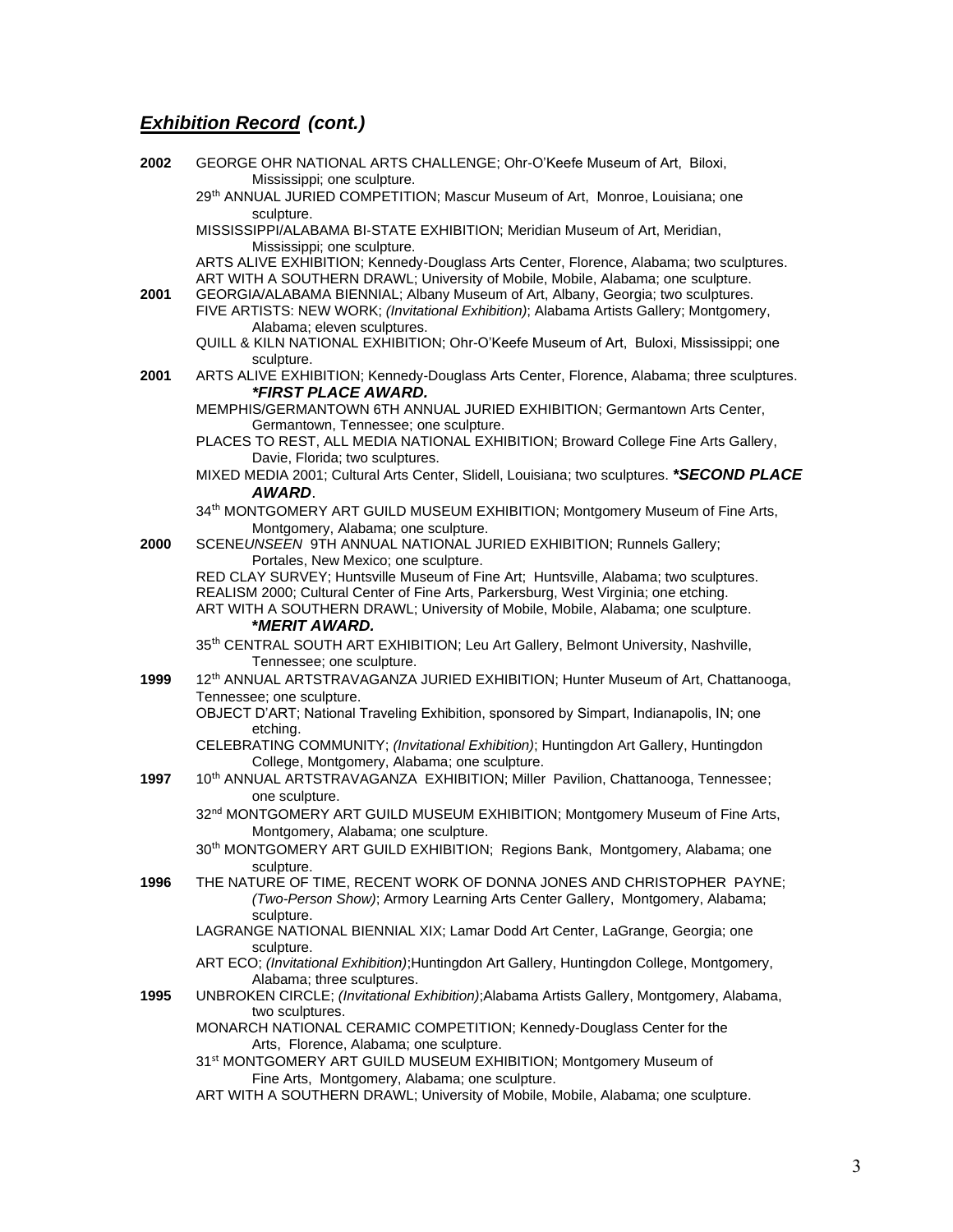| 1994 | THE SOCIAL ENVIRONMENT: AN EXHIBITION OF WORK BY DENNIS SEARS AND<br>CHRISTOPHER PAYNE; (Two-Person Show); The Center for Cultural Arts, Gadsden,  |
|------|----------------------------------------------------------------------------------------------------------------------------------------------------|
|      | Alabama; sculpture.<br>INTUITION: THE DIRECTION IN CRAFT; (Invitational Exhibition); Gallery of Artifacts,                                         |
|      | Daytona Beach, Florida; two sculptures<br>INNOVATIONS; (Invitational Exhibition); Alabama Artists Gallery, Montgomery, Alabama; two<br>sculptures. |
|      | 13 <sup>th</sup> HENLEY SOUTHEASTERN SPECTRUM; Milton Rhodes Gallery, Winston-Salem, North<br>Carolina; one etching. *HENLEY PAPER CASH AWARD;     |
|      | <i><b>*FOX RIVER PAPER COMPANY PURCHASE AWARD.</b></i>                                                                                             |
|      | 28 <sup>th</sup> MONTGOMERY ART GUILD EXHIBITION; First Alabama Bank, Montgomery, Alabama;                                                         |
|      | one sculpture, one drawing. *FIRST PLACE - WORKS ON PAPER.                                                                                         |
| 1993 | ALABAMA CERAMICISTS; (Invitational Exhibition); Tennessee Valley Art Center, Tuscumbia,<br>Alabama; three sculptures.                              |
|      | 30 <sup>th</sup> MONTGOMERY ART GUILD EXHIBITION; Montgomery Museum of Fine Arts,                                                                  |
|      | Montgomery, Alabama; two sculptures. *A.U.M. SCHOOL OF NURSING PURCHASE<br><b>AWARD; *HONORABLE MENTION</b>                                        |
|      | 27 <sup>th</sup> MONTGOMERY ART GUILD EXHIBITION; First Alabama Bank, Montgomery, Alabama;                                                         |
|      | one sculpture. *HONORABLE MENTION.                                                                                                                 |
| 1992 | ALABAMA CLAY INVITATIONAL; (Invitational Exhibition); Alabama Artists Gallery, Montgomery,<br>Alabama; three sculptures.                           |
|      | FINE ARTS INVITATIONAL EXHIBITION; (Invitational Exhibition); Foy Union Gallery,<br>Auburn,<br>Alabama; three sculptures.                          |
|      | MONTGOMERY COLLEGE FACULTY ART SHOW; (Invitational Exhibition);Sac's Gallery,<br>Montgomery, Alabama; four sculptures.                             |
|      | LAGRANGE NATIONAL BIENNIAL XVII; Lamar Dodd Art Center, LaGrange, Georgia; two<br>sculptures. * MERIT AWARD.                                       |
|      | 26 <sup>th</sup> MONTGOMERY ART GUILD EXHIBITION; First Alabama Bank, Montgomery, Alabama;                                                         |
| 1991 | one sculpture.<br>MONTGOMERY COLLEGE FACULTY ART SHOW; (Invitational Exhibition); Sac's Gallery,<br>Montgomery, Alabama; three sculptures.         |
|      | ALABAMA ARTIST SHOWCASE II; (Invitational Exhibition); Alabama Artists Gallery,<br>Montgomery, Alabama; one sculpture.                             |
|      | 4 <sup>th</sup> ANNUAL ARTSTRAVAGANZA JURIED EXHIBITION; Miller Pavilion, Chattanooga,<br>Tennessee; one sculpture.                                |
|      | MONTGOMERY ART GUILD SILVER ANNIVERSARY EXHIBITION; First Alabama Bank,<br>Montgomery, Alabama; one etching, one sculpture.                        |
| 1990 | WICHITA NATIONAL ALL MEDIA EXHIBITION; Wichita Art Association, Wichita, Kansas; one<br>sculpture.                                                 |
| 1989 | ALABAMA INVITATIONAL FACULTY SHOW; (Invitational Exhibition); Green Garden Gallery,<br>Montgomery, Alabama; six sculptures.                        |
| 1988 | EIGHT MONTGOMERY SCULPTORS; (Invitational Exhibition); Armory Learning Arts Center<br>Gallery, Montgomery, Alabama; four sculptures.               |
|      | ART AND RELIGION; (Invitational Exhibition); Huntingdon Art Gallery, Huntingdon College,<br>Montgomery, Alabama; one etching.                      |
| 1987 | THE GREAT BUFFALO INVITATIONAL SHOW; (Invitational Exhibition); Cameron University,<br>Lawton, Oklahoma; one drawing.                              |
|      | CIMARRON NATIONAL WORKS ON PAPER; Gardiner Art Gallery, Stillwater, Oklahoma; one<br>drawing.                                                      |
| 1986 | TALLAHASSEE NATIONAL; Florida State University, Tallahassee, Florida; one drawing.<br>*MERIT AWARD.                                                |
| 1985 | ALL-MEDIA '85; Braithwaite Fine Arts Gallery, Cedar City, Utah; one drawing.                                                                       |
|      | 14 <sup>th</sup> BIENNIAL MICHIANA COMPETITION; Art Center, South Bend, Indiana; one sculpture.                                                    |
| 1984 | ARTFORMS '84 - 15TH BIENNIAL EXHIBITION; Greater Lafayette Museum of Art, Lafayette,<br>Indiana; one painting.                                     |
|      | SAN ANGELO CERAMIC COMPETITION; Angelo State University, San Angelo, Texas; one<br>sculpture.                                                      |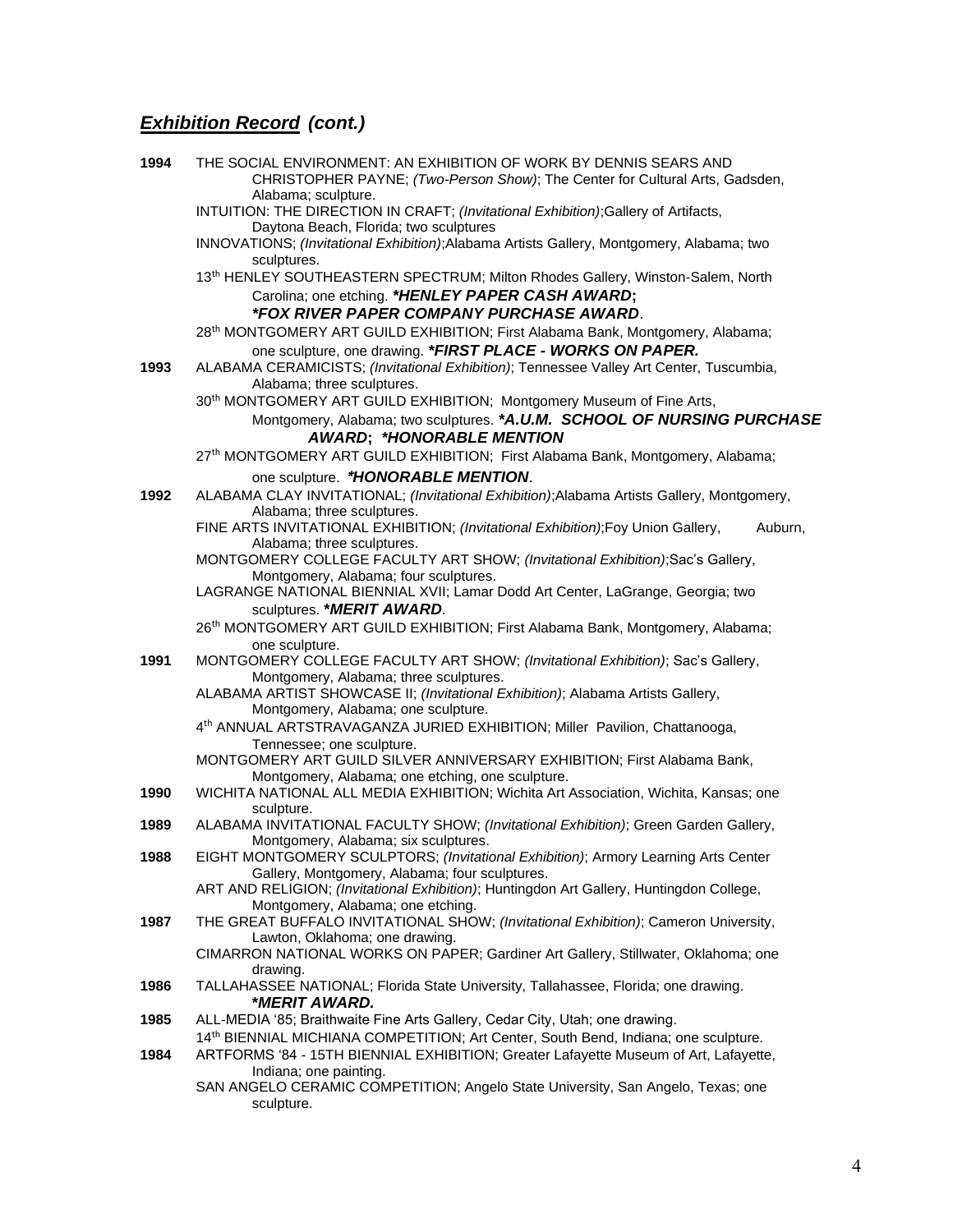- **1984** LAS VEGAS NATIONAL; Las Vegas Art Museum, Las Vegas, Nevada; one painting.
- **1983** NATIONAL PRINT AND DRAWING EXHIBITION; A.A.O. Gallery, Buffalo, New York; two drawings.

2-D NATIONAL; Angel Gate Cultural Center, San Pedro, California; one drawing. CENTRAL STATES EXPOSITION; Pratt University, Pratt, Kansas; one drawing.

- **1982** NATIONAL CRAFT EXHIBITION; Galveston Arts Gallery, Galveston, Texas; one sculpture. RECENT WORK; *(One-Person Show)*; Clayton Staples Gallery, Wichita, Kansas; sculpture.
- **1981** N.C.E.C.A. EXHIBITION; *(Invitational Exhibition)*; McKnight Art Center, Wichita, Kansas; two sculptures.
- **1980** B. F. A. EXHIBITION; *(One-Person Show)*; Telfair Peet, Auburn University, Auburn, Alabama; painting.
- **1979** ABSTRACTION IN AUBURN; Union Gallery, Auburn, Alabama; three paintings.
- **1978** ALABAMA ART LEAGUE 49TH JURIED COMPETITION; Montgomery Museum of Fine Arts, Montgomery, Alabama; one drawing.

## *Bibliography*

- "Montgomery Sculptor Christopher Payne Miniaturizes His Landscapes," The Montgomery Independent November 6, 2014.
- "Clanton teacher's art selected for exhibit," The Clanton Advertiser February 1, 2011.
- "A House for Grown-Ups ," The Montgomery Advertiser January 22, 2010.
- "Exhibition Now City's 'Premier Art Reception'," The Montgomery Advertiser September 11, 2005.
- "Montgomery Artists Gather To Support Aid to Children and Orphans," The Montgomery Independent September 8, 2005.

"Ignoring the Divine: Brian Thompson and Christopher Payne," The Meridian Star, August 31, 2003. "Gimme Shelter: New Exhibit Asks Artists To Define Life Necessity," The Opelika-Auburn News,

January 25, 2002.

"State Council on the Arts Showcases Alabama Talent," The Montgomery Independent, July 26, 2001. "State's New License Plates Shoots For 'Stars'," The Birmingham News, September 23, 2000.

"Guild Show Supports Experienced, New Artists," c, September 16, 1999.

"Huntingdon Opens Faculty Exhibit," The Montgomery Advertiser, March 7, 1999.

"The Next Big Thing: Art on Wheels," The Round Up, The Student Voice of Southern New Mexico, February 15, 1999.

"Artistic Strength of Guild Exhibition Overcome Setting," The Montgomery Advertiser, September 9, 1997.

"Winners in Art Exhibit Show Variety, Diversity," The Montgomery Advertiser, September 10, 1995. "Works of Three Artists Share Common Theme of Childhood," The Gadsden Times, January 5, 1995.

"The Art of Giving - Artists Share Creations with Family and Friends," The Montgomery Advertiser, December 25, 1994.

"Teacher Finds Way to Praise," The Montgomery Advertiser, May 21,1992.

## *Papers Presented*

South Eastern College Art Conference, Paper Presented: "Grave Expectations: The Freshman, The Artist, and The Afterlife;" October, 1999; Norfolk, Virginia.

South Eastern College Art Conference, Paper Presented: "Portrait of the Artist in the Young Mind"; October, 1998; Miami, Florida.

## *Visiting Artist*

Huntingdon College, Physical Science classes, 2017; Montgomery, AL.; clay workshop. Huntingdon College, Nuclear Physics classes, 2017; Montgomery, AL.; clay workshop. Chilton County Elementary School, 2011; Montgomery, AL.; clay workshop. Forrest Avenue Elementary School, 2008; Montgomery, AL.; clay workshop. Forrest Avenue Elementary School, 2007; Montgomery, AL.; clay workshop. The Montgomery Academy, 2005; Montgomery, AL; clay workshop.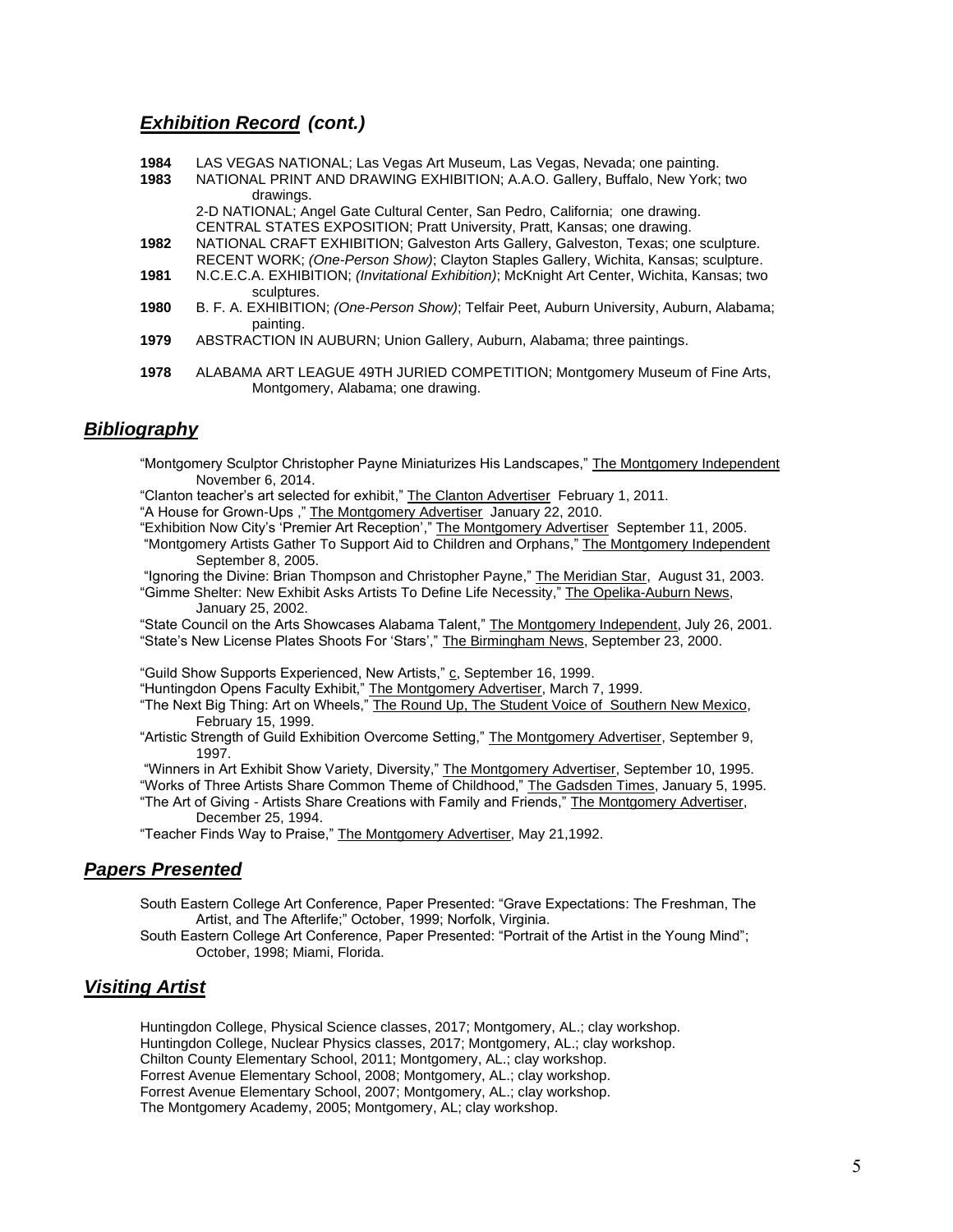## *Visiting Artist (cont.)*

Forrest Avenue Elementary School, 2005; Montgomery, AL.; clay workshop. HALCYON ARTS FESTIVAL, 2003; Halcyon Elementary School, Montgomery, AL; two clay workshops. DOING OUR OWN THING, 2002; Montgomery County Public Schools , Montgomery, AL; clay workshop. WORKING WITH CLAY, 2002; Keystone Learning Center, Montgomery, AL; clay workshop. HALCYON ARTS FESTIVAL, 2002; Halcyon Elementary School, Montgomery, AL; two clay workshops. DOING OUR OWN THING, 2001; Montgomery County Public Schools , Montgomery, AL; clay workshop. DOING OUR OWN THING, 2000; Montgomery County Public Schools , Montgomery, AL; clay workshop. MMFA Art History Series, 1998; Montgomery Museum of Fine Arts, Montgomery, AL; lecture. ALABAMA INSTITUTE FOR EDUCATION IN THE ARTS SUMMER INSTITUTE, 1998; Montgomery

Museum of Fine Arts, Montgomery, AL; one-day workshop. Carver Creative and Performing Arts Center, 1996; Montgomery, AL; juror and panelist. Auburn University in Montgomery, 1995; sculpture department; Montgomery, AL; presentation. LIFE, POST-ART SCHOOL, 1992; Auburn University, Auburn, AL; panelist. RIVERFRONT PAINTERS, 1991; Montgomery, AL; one-day workshop. Auburn University, 1991; Auburn, AL; one-day workshop. Carver Creative and Performing Arts Center, 1990; Montgomery, AL; two week workshop. Montgomery Art Guild, 1990; Montgomery, AL; public lecture. ELEMENTARY ART; Montgomery Public Library System, 1989; Montgomery, AL; one-day workshop. Carver Creative and Performing Arts Center, 1989; Montgomery, AL; lecture.

## *Exhibitions Judged/Juried*

ALABAMA SUPERINTENDENT'S VISUAL ART EXHIBIT; 2021; Montgomery, AL ALABAMA SUPERINTENDENT'S VISUAL ART EXHIBIT; 2019; Montgomery, AL ALABAMA SUPERINTENDENT'S VISUAL ART EXHIBIT; 2018; Montgomery, AL ALABAMA SUPERINTENDENT'S VISUAL ART EXHIBIT; 2017; Montgomery, AL CHILTON COUNTY FINE ART SHOW; 2017; Clanton, AL TROYFEST FINE ART AND CRAFT EXHIBITION; 2016; Troy, AL ALABAMA SUPERINTENDENT'S VISUAL ART EXHIBIT; 2016; Montgomery, AL ALABAMA SUPERINTENDENT'S VISUAL ART EXHIBIT; 2015; Montgomery, AL ALABAMA INDEPENDENT SCHOOL ASSOCIATION ART SHOW; 2014; Pike Road, AL SAC'S GALLERY 33rd ANNUAL MEMBERS' SHOW AND COMPETITION; 2013; Montgomery, AL ALABAMA INDEPENDENT SCHOOL ASSOCIATION ART SHOW; 2013; Pike Road, AL ALABAMA STATE UNIVERSITY STUDENT EXHIBITION; 2012; Montgomery, AL MONTGOMERY FILM FESTIVAL, May, 2009; Montgomery, AL CHUNNENUGGEE ARTS FESTIVAL, April, 2009; Union Springs, AL PRATTAUGA ART FALL ART SHOW, October, 2007; Prattville, AL ALABAMA STATE FAIR ART EXHIBITION, October, 2006; Montgomery, AL VISUAL ARTS ACHIEVEMENT PROGRAM, Alabama State Council on the Arts; 2005; Montgomery, AL AUBURN UNIVERSITY IN MONTGOMERY STUDENT EXHIBITION; 2005; Montgomery, AL 41<sup>st</sup> BLUFF PARK ART SHOW, Bluff Park Art Association, October, 2004; Birmingham, AL REFLECTIONS, Alabama PTA, January, 2002; Montgomery, AL AUBURN UNIVERSITY IN MONTGOMERY SPRING STUDENT EXHIBITION; 2002; Montgomery, AL VOICE & VISION 2001, Montgomery Museum of Fine Arts, September, 2001; Montgomery, AL SAC'S SPRING EXHIBITION, Society of Arts and Crafts, May, 2001; Montgomery, AL CHUNNENUGGEE ARTS FESTIVAL, April, 2001; Union Springs, AL SPRINGHILL ARTS FESTIVAL, August, 2000; Opelika, AL BIRDHOUSE ARTIST COMPETITION, July, 2000; Montgomery Habitat for Humanity, Montgomery, AL BEAR EXPLORATION MAGNET ART SHOW; April, 2000; Montgomery, AL 2000 ALABAMA WATERFOWL STAMP CONTEST; February, 2000; State of Alabama, Dept. of Conservation and Natural Resources, Montgomery, AL BIRDHOUSE ARTIST COMPETITION, July, 1999; Montgomery Habitat for Humanity, Montgomery, AL BEAR EXPLORATION MAGNET ART SHOW; April, 1999; Montgomery, AL MONTGOMERY MINI ARTWORKS; 1997; The Montgomery Academy, Montgomery, AL AUBURN UNIVERSITY ANNUAL JURIED STUDENT EXHIBITION; 1993; Auburn, AL